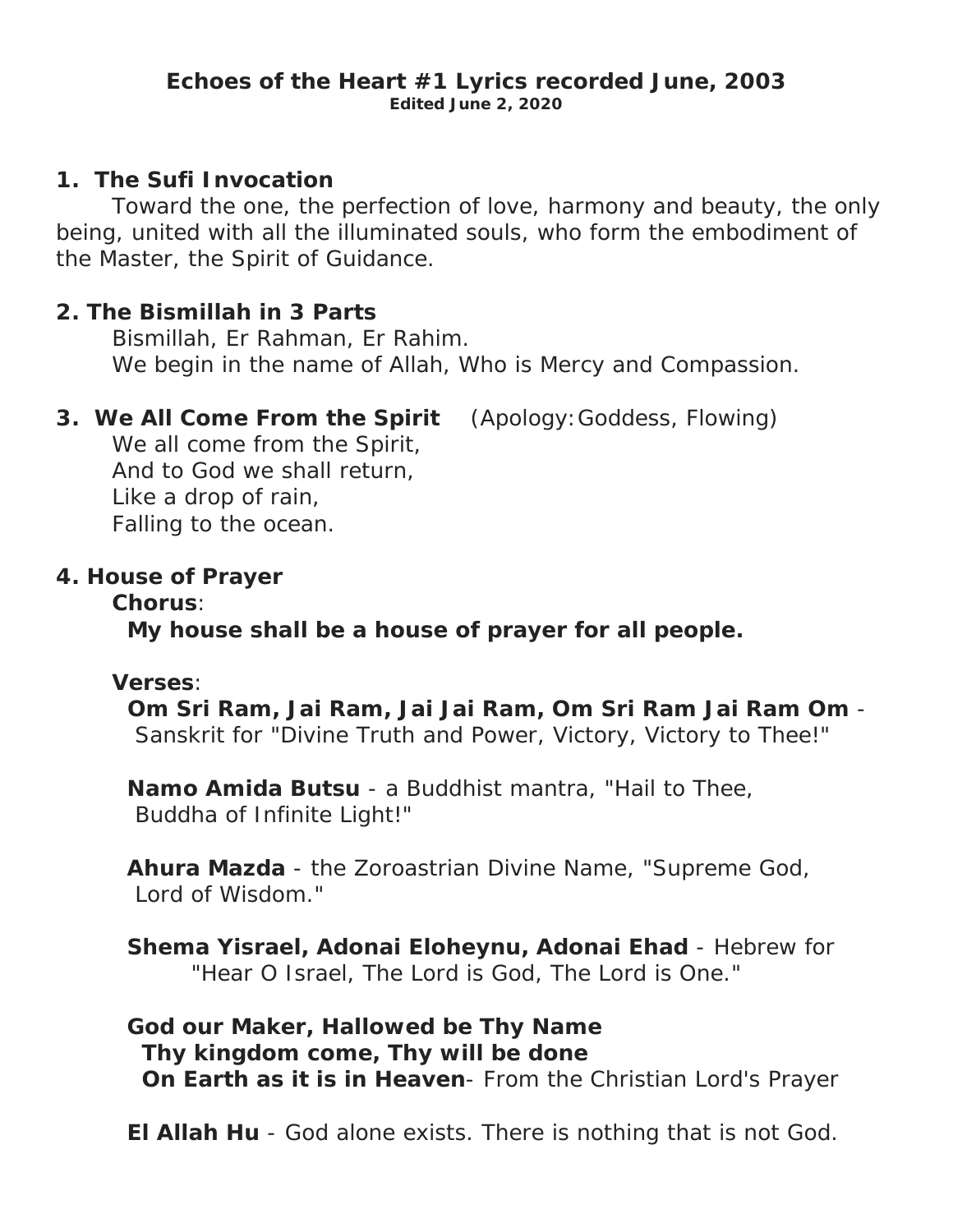## **5. Allah Ho Akbar**

Allah Ho Akbar (God is Greater than anything you can imagine…)

#### **6. I am One**

I am One with the Heart of the Mother,

I am One with the Heart of Love.

I am One with the Heart of the Father,

I am One with God.

Ave Maria, Kyrie Eleison (Hail Mary. Lord have mercy upon us.)

## **7. Mir Nazar (Grace)**

 O Thou, sustainer, of our bodies, hearts and souls, Bless all that we receive in thankfulness. Ameen.

## **8. Alhamdulillah Round**

 Round: Alhamdulillah, Alhamdulillah, Alhamdulillah (x4) Repeat as Round…

Chorus: Praise the Lord, Praise the Lord (x4)

## **9. Da Pacem Domine Counterpoint Round (Taizé)**

 Da pacem Domine, da pacem Domine in di-e-bus nostris. (Grant us your peace, Lord, may it fill our days!)

#### **10. I am Opening**

 I am opening up in sweet surrender to the luminous love light of the Lord. Repeat.

I am opening! I am opening! Repeat.

## **11. There is Nothing, Nothing, Nothing, only God**

 There is nothing, nothing, nothing only God, only God. There is nothing, nothing, nothing only God. Repeat. Remember, remember, re-mem-ber. Repeat.

 Es gibt gar nichts, gar nichts, gar nichts ausser Gott, ausser Gott. Es gibt gar nichts, gar nichts, gar nichts ausser Gott. Erinnere, erinnere, erinnere dich daran. Erinnere, erinnere, erinnere dich daran.

 No hay nada, nada, nada solo Dios, solo Dios, No hay nada, nada, nada solo Dios. Repeat. Recuerde, recuerde, recuerde. Repeat. (continued)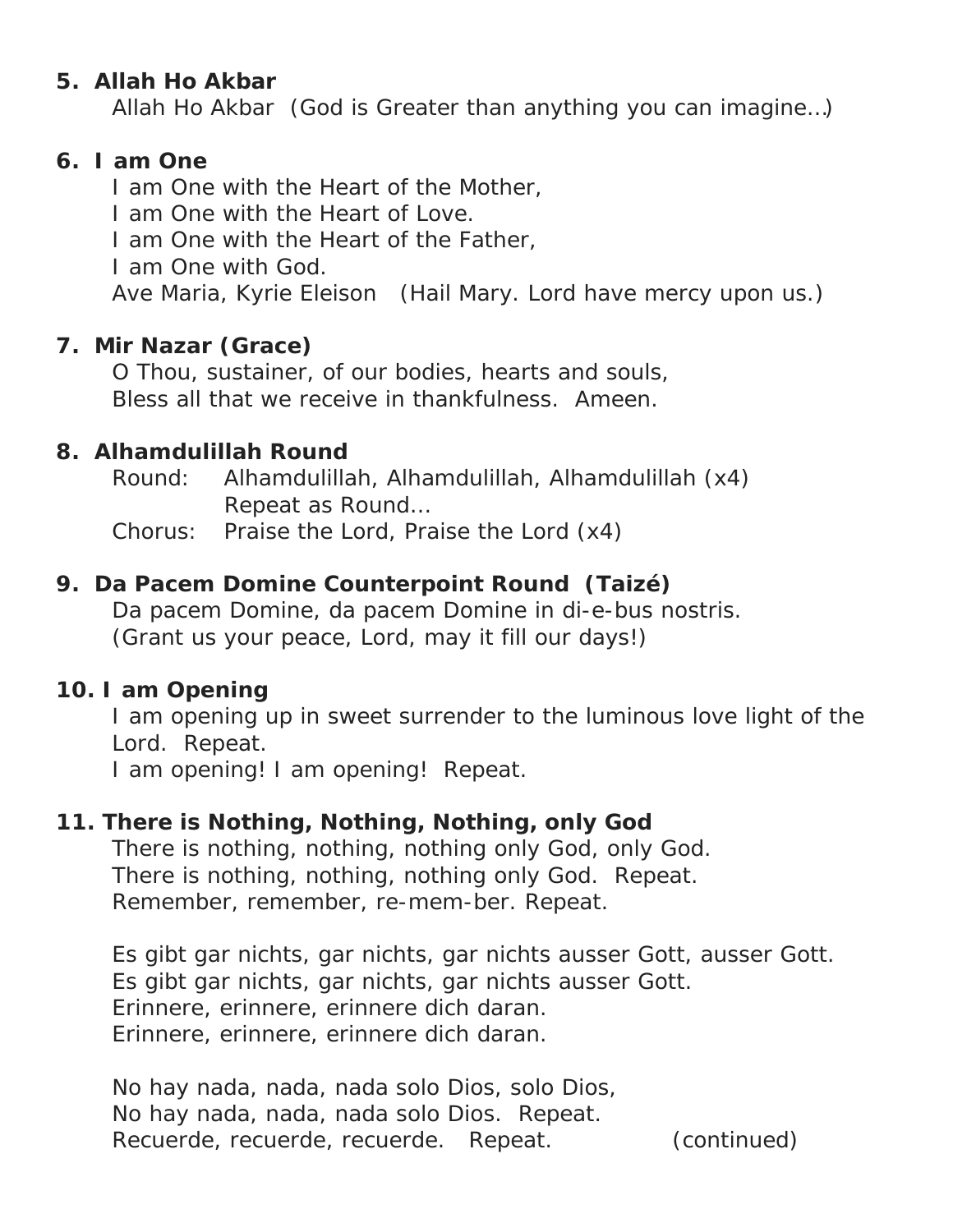Nee-chee-vo nyet, nee-chee-vo nyet, tolka Bok, tolka Bok. Nieche vo-n yet, nieche von nyet, tolka Bok. Repeat. Zappom-nyee, zappom-nyee, zappo-om-nye. Repeat.

#### **12. Bonum est Confidere (Taizé)**

Bonum est con-fi-de-re in Domino, Bonum spe-ra-re in Domino.

#### **13. Jesus, Remember Me (Taizé)**

Jesus, remember me, when you come into your kingdom.

## **14. Send Us the Peace of Thy Divine Spirit Round**

 Send us the peace of Thy Divine Spirit, Unite us all in Thy perfect Being. Allah, Allah, Allah, Allah. (Repeat)

#### **15. Make a Joyful Noise Round**

 Make a joyful noise unto God all ye lands, Sing forth the honor of His name. Make His praise glorious!

#### **16. Ya Shakur**

Ya Shakur, Ya Shakur, Ya Shakur, Ya Shakur. Repeat.

#### **17. Spirit, I Love You Round**

Spirit, I love you. Oh, how I adore you. Lay my life before you.

#### **18. Peace Round**

 As-salam a-lei-kum, shanti, Donna nobis pacem, shanti, Shalom a-lei-chem, shanti, Om, shanti, Om, shanti Om.

#### **19. Nada te Turbe**

 Nada te turbe, nada te espante. Quien a Dios tiene, nada le falta. Nada te turbe, nada te espante, Solo Dios? Basta! (Nothing can disturb you, nothing can frighten you. Those who hold onto God shall never be found wanting. God alone fills us.)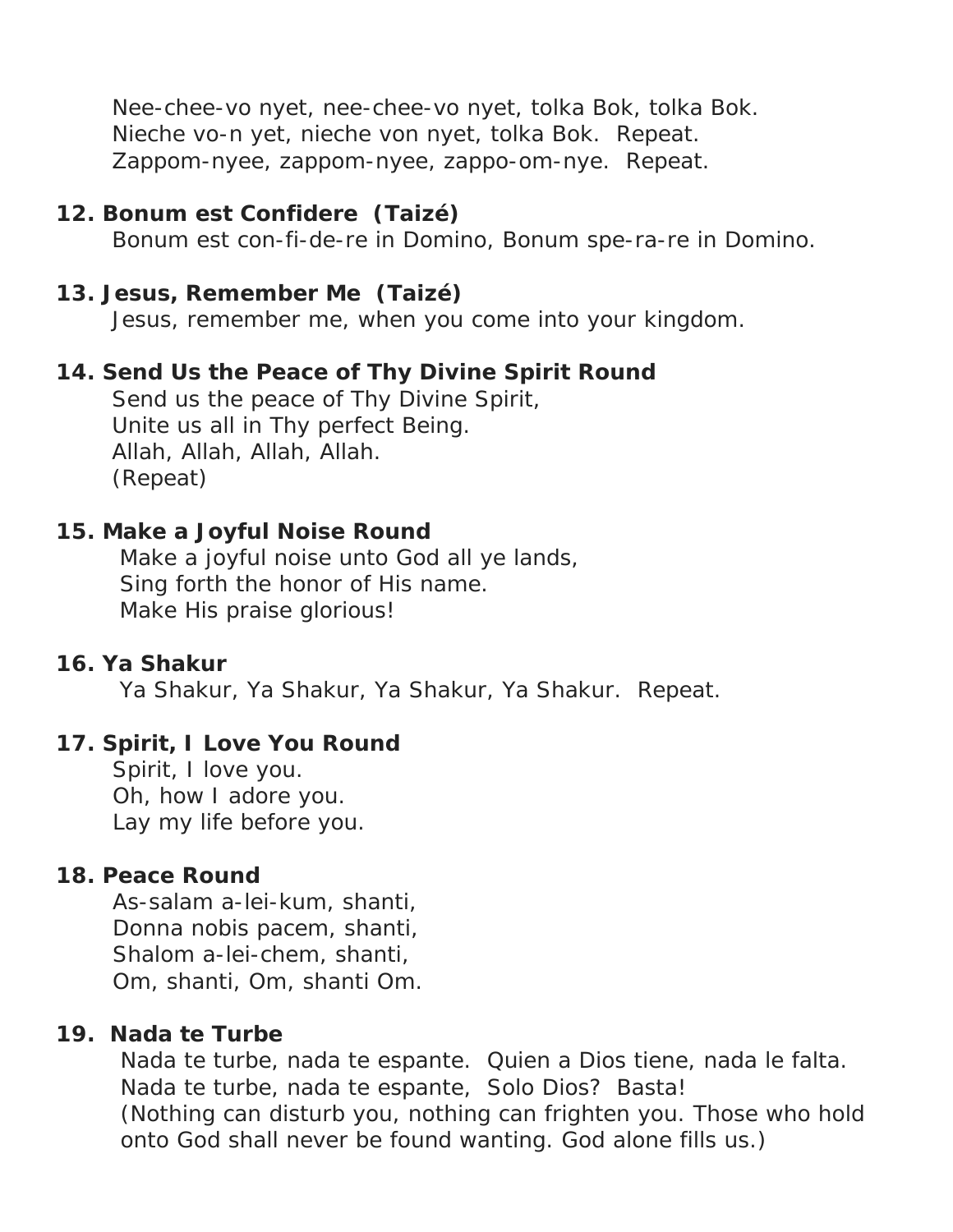## **20. Return Again**

 Return again, return again, return to the land of your soul. Repeat. Return to who you are. Return to what you are. Return to where you are born and reborn again.

Oh, return again, return again, return to the land of your soul.

**21. Allah Ho Akbar Zikr** (Desert Caravan Zikr of Michael Harrison) Allah Ho Akbar. Repeat over and over.

## **22. All I ask of You**

 All I ask of you is forever to remember me as loving you. Repeat. Ishq Allah Mahbood Lillah. (God is Love, Lover and Beloved.) Repeat.

# **23. Bleibet Hier (Taizé) (Sung in German)**

 Bleibet hier, und wachet mit mir. Wachet und betet, Wachet und betet. Remain here, and watch with me. Watch and pray. Watch and pray.

## **24. O Lord Hear My Prayer**

 Allaha, Allaha (Aramaic work for God, as Jesus would say it) O Lord, hear my prayer, O Lord, hear my prayer. When I call, answer me. O Lord, hear my prayer, O Lord, hear my prayer, Come and listen to me! Ruh Allah, Ruh Allah **(**Breath of God, a name for Jesus in the Koran)

## **25. Shadhili Zikr**

Allah, Allah, La illah-ha il Allah. (God alone exists. There is nothing that is not God.)

## **26. Go Now in Peace Round**

 Go now in Peace, Go now in Peace. May the love of God surround you Everywhere, everywhere you may go. **(in German)** Geh nun in Frieden, Geh nun in Frieden, Möge Gottes Liebe mit dir sein, Überall, überall, wo du bist.